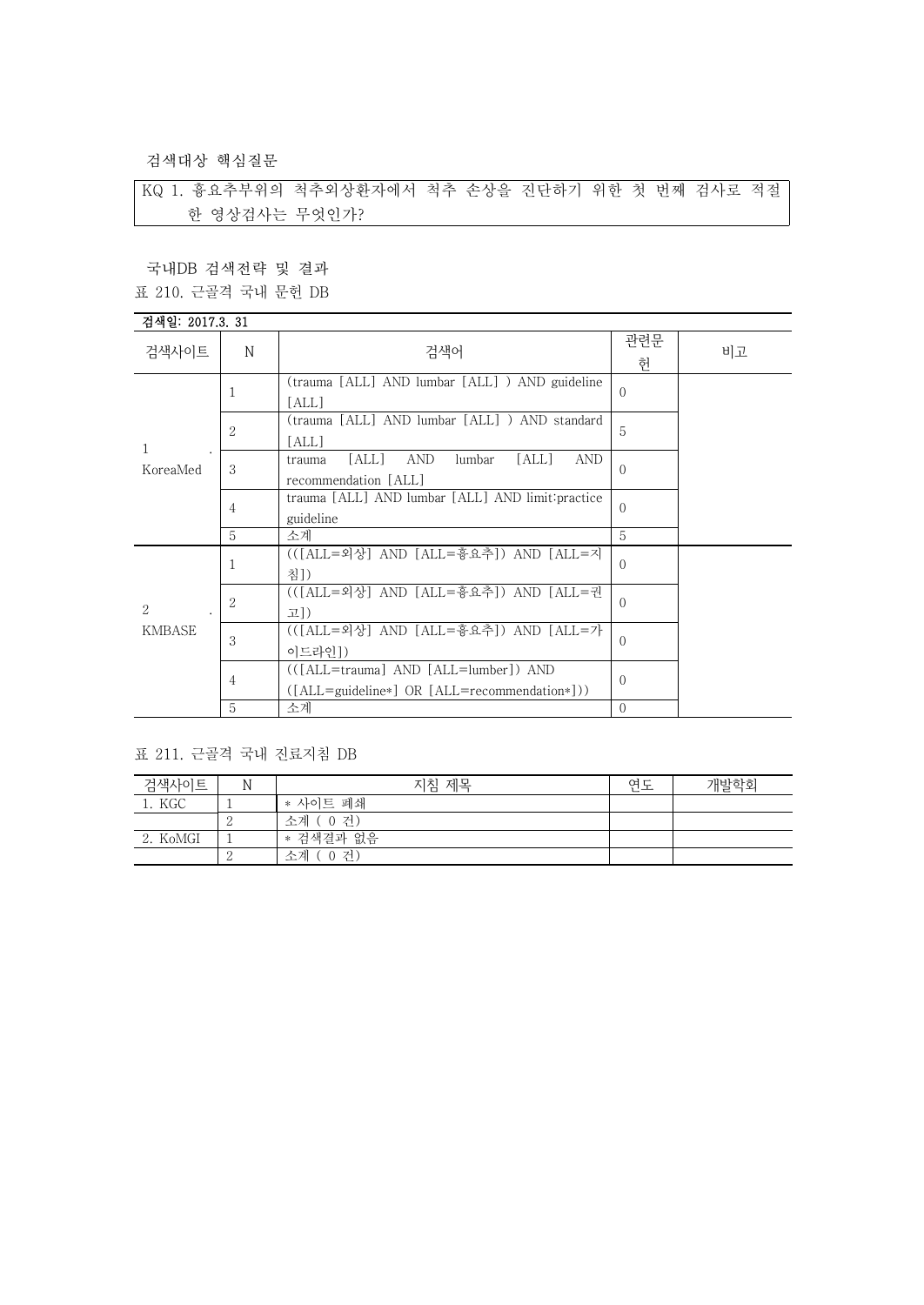국외DB 검색전략 및 결과

표 212. 근골격 국외 Ovid-Medline

| 검색일: 2017. 3. 31 |                |                                                                   |           |
|------------------|----------------|-------------------------------------------------------------------|-----------|
| 구분               | N              | 검색어                                                               | 검색 결과     |
| $\mathbf{P}$     | $\mathbf{1}$   | trauma.mp. or exp "Wounds and Injuries"/                          | 916,686   |
|                  |                | exp Spinal Fusion/ or exp Thoracic Vertebrae/ or exp Lumbar       |           |
|                  | 2              | Vertebrae/ or thoracolumbar.mp. or exp Spinal Cord/ or exp Spinal | 165,230   |
|                  |                | Fractures/                                                        |           |
|                  | 3              | 1 AND 2                                                           | 31,686    |
|                  | $\overline{4}$ | exp Tomography, X-Ray Computed/ or ct.mp.                         | 497,348   |
|                  | 5              | x-ray.mp. or exp X-Rays/                                          | 697,940   |
| 검사               | 6              | exp Magnetic Resonance Imaging/ or mri.mp.                        | 437,857   |
|                  | 7              | $OR/4-6$                                                          | 1,184,152 |
| P&검사             | 8              | 3 AND 7                                                           | 8,491     |
|                  | 9              | guideline.pt.                                                     | 16,474    |
|                  | 10             | practice guideline.pt.                                            | 22,733    |
| 지침               | 11             | guideline\$.ti.                                                   | 62,525    |
|                  | 12             | recommendation\$.ti.                                              | 30,874    |
|                  | 13             | OR/ $9-12$                                                        | 105,348   |
| P&지침             | 14             | 3 AND 13                                                          | 87        |
| P&검사&지           |                |                                                                   |           |
| 침                | 15             | 8 AND 13                                                          | 22        |
| 연도               | 16             | limit 15 to $yr="2006$ -Current"                                  | 14        |
| 종합               | 17             |                                                                   | 14        |

## 표 213. 근골격 국외 Ovid-Embase

| 검색일: 2017. 3. 31 |                |                                                                                                                                |           |
|------------------|----------------|--------------------------------------------------------------------------------------------------------------------------------|-----------|
| 구분               | N              | 검색어                                                                                                                            | 검색 결과     |
| $\mathbf P$      | 1              | trauma.mp. or exp injury/                                                                                                      | 2,092,918 |
|                  | $\overline{2}$ | exp lumbar vertebra/ or exp spine fracture/ or exp thoracolumbar<br>spine/ or exp spine/ or thoracolumbar.mp. or exp vertebra/ | 203,086   |
|                  | 3              | 1 AND 2                                                                                                                        | 69,704    |
| 검사               | $\overline{4}$ | exp PET-CT scanner/ or ct.mp. or exp CT-SPECT scanner/ or<br>exp whole body CT/                                                | 1,007,084 |
|                  | 5              | $x$ -ray.mp. or exp X ray/                                                                                                     | 471,275   |
|                  | 6              | mri.mp. or exp nuclear magnetic resonance imaging                                                                              | 774,658   |
|                  | 7              | $OR/4-6$                                                                                                                       | 2,092,420 |
| P&검사             | 8              | 3 AND 7                                                                                                                        | 26,413    |
| 지침               | 9              | guideline\$.ti.                                                                                                                | 81,452    |
|                  | 10             | recommendation\$.ti.                                                                                                           | 38,501    |
|                  | 11             | exp practice guideline/                                                                                                        | 426,567   |
|                  | 12             | OR $/9-11$                                                                                                                     | 457,118   |
| P&지침             | 13             | 3 AND 12                                                                                                                       | 1,592     |
| P & 검사 &<br>지침   | 14             | 8 AND 12                                                                                                                       | 711       |
| 연도               | 15             | limit 14 to $yr="2006$ -Current"                                                                                               | 548       |
| 종합               | 16             |                                                                                                                                | 548       |